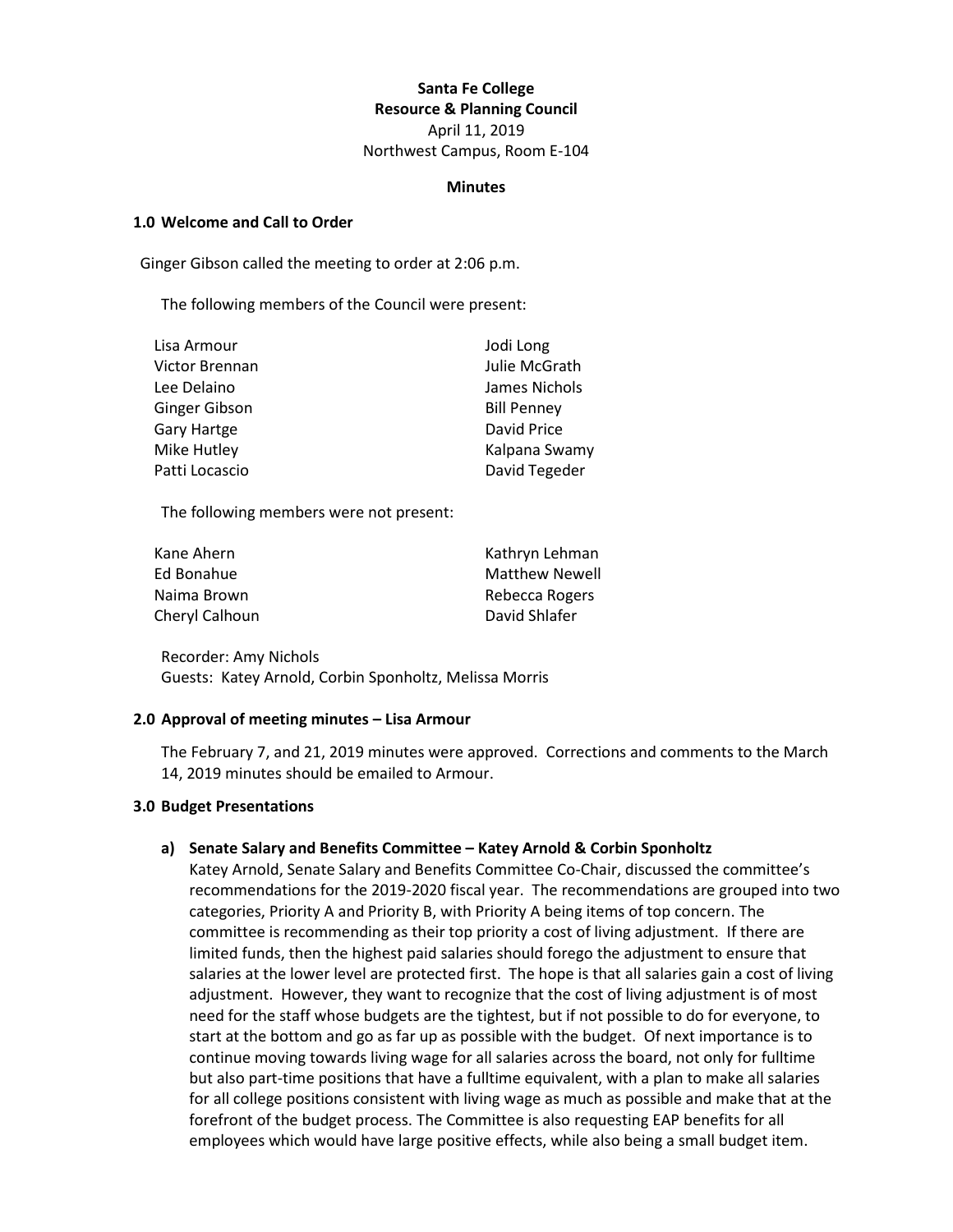Arnold stated that the next several recommendations are the standard from the past but still significant. With the upcoming change of leadership, the committee deemed it essential to document these in writing. They include maintaining continuing contract, devoting 80% of budget to salary and benefits, continuing health care at 100%, and promoting wellness programs. While there are currently no conclusions from the classification and compensation study, the Committee supports the reasoning behind it, as there are some positions that are very difficult to fill. Additionally, the faculty equity study is still a concern, and it was requested that it proceed immediately. Also recommended is a version of sick leave for part-time employees. Arnold provided a previous policy as a possible platform for discussion.

It was stated that since the classification and compensation study is not complete, the Committee is hesitant to assign it as a top priority, as there could be some dispute as in previous studies, so therefore they are reluctant to endorse the results. The reason for the study was that some positions, from a sense of fairness and equity, need to be raised. However, if there isn't enough money to raise those, the Committee would rather the positions that are difficult to fill, have the market wage on them taken from 100% of the study as opposed to every position in the study being taken partially. The Committee agreed that cost of living was clearly a top priority, and living wage was second to that. They support the study, but without any conclusions, the focus is on the difficult to fill positions.

Priority B items are also important, and the Committee recommends for all faculty and staff, that the college continue improving the competitiveness of college salaries; requests that the alternate social security plan be replaced with social security for adjuncts; and recommends making TempForce and part-time employees eligible for the general annual increase. They also recommend giving credit for additional certificates and degrees that are applicable to the employee's position; starting the process to provide professional development stipends for adjuncts and part-time employees; examining for possible implementation the UF cashout plan that allows some employees to cash out up to 16 hours of vacation time; and protecting and improving retirement pay.

#### **b) Career Service Council Salary & Benefits Committee – Julie McGrath**

Julie McGrath, Chair of Career Service Council, presented the committee's recommendations for the 2019-2020 fiscal year. McGrath stated that the following recommendations are essential to helping SF to be the number one employer of choice, and also reflect the college's institutional values of social responsibility, integrity, equity, accountability, and sustainable use of social and economic resources. The Committee is requesting to continue 80% of the college budget towards salary & benefits; 100% insurance coverage; SF tuition waiver and professional development scholarship funds programs; funding and filling of vacated CS positions; funding and support for the SF Chapter of AFC; and support of the equity study and timely reviews. The Committee is also bringing forward two new proposal requests which are: 1) a retroactive, one-time payment as a degree attainment incentive for fulltime employees in recognition of their accomplishments, and 2) December leave cash-out which they believe would benefit the college in the long-term by saving money due to inflation, and empower employees to utilize their earned time for fiscal remuneration at a time of the year that they would benefit the most. Additionally, they support recommendations set forth by the Senate including a cost of living salary adjustment for inflation, and/or a stipend or supplement for all employees. However, if the cost of living